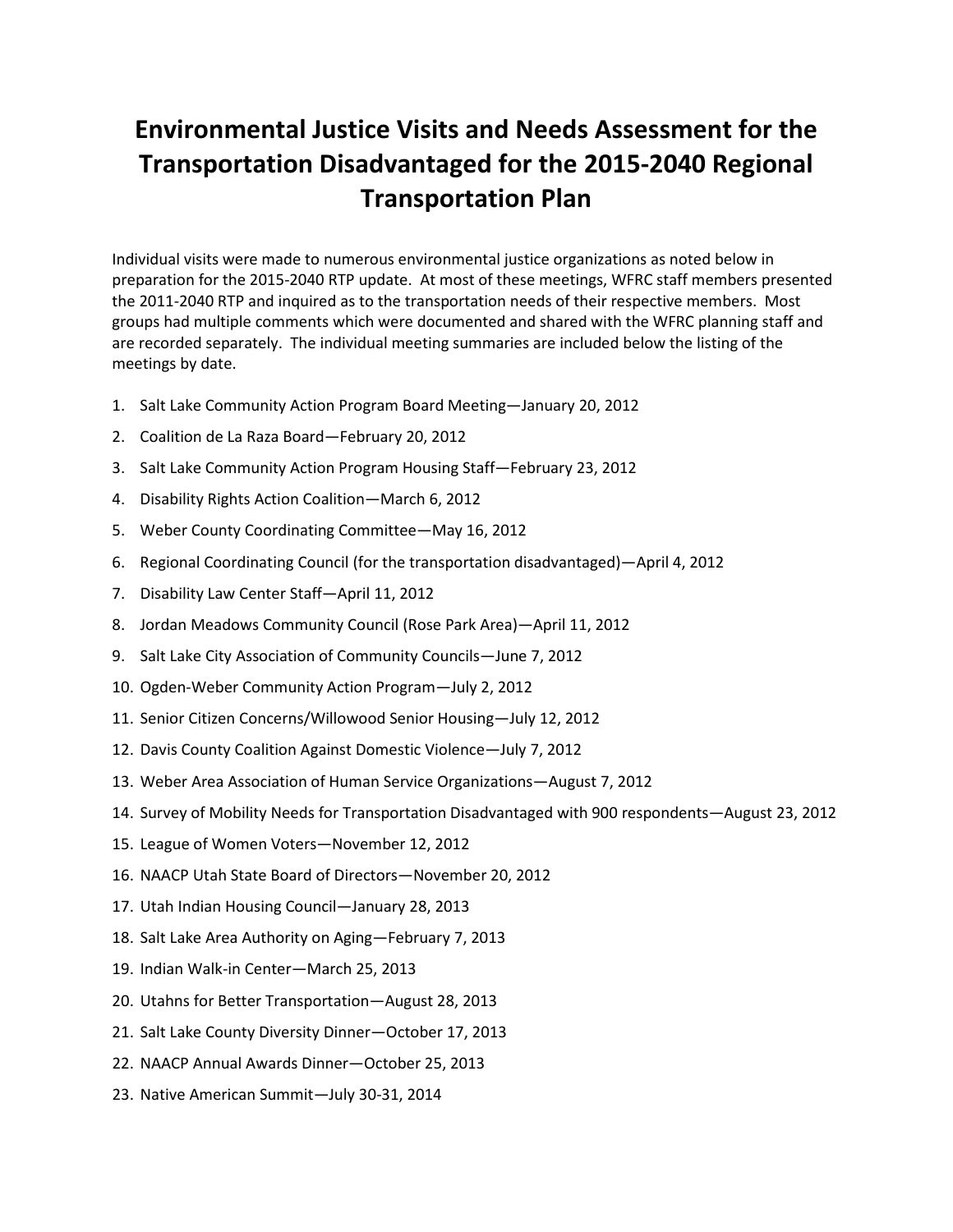- 24. Salt Lake County Diversity Dinner—October 23, 2014
- 25. NAACP Annual Awards Dinner—October 24, 2014
- 26. Utahns for Better Transportation—February 5, 2015
- 27. Utah Transit Riders Union—March 24, 2015

# **Environmental Justice and Transportation Needs Assessment Visit With the Salt Lake Community Action Program Board and Housing Staff Members January 2012 And February 23, 2012**

On the dates noted above, Regional Council staff member Sam Klemm presented the Wasatch Choice for 2040 Vision for growth and development and the 2040 RTP and received comment thereto from the Salt Lake Community Action Board and staff. At the second meeting, Jim Wood, the Wasatch Choice 2040 Consortium Housing Team Leader was present. The notes and comments below are primarily from the second meeting.

1. According to Sharon Abegland of the Community Action Program (CAP) housing staff, the primary reasons for housing problems in a recent study were, first; loss of income (job), second; credit problems, and third; single parenthood.

2. Mobile homes are the largest source of unsubsidized low income housing. The Salt Lake CAP is running English as a second language classes in five mobile home parks in West Valley City.

3. Mobile home park owners are forcing people out over small maintenance issues so they can take over the trailers and rent them out.

4. The landlord/tenant mediation program is run by the courts. It helps keep renters out of court. It is funded by the social services block grant program.

5. Enforcement of good landlord laws is lax.

6. State laws on housing are superseding local ordinances and are having the effect of denying potential renters because of criminal background checks who may otherwise qualify for protected class status.

7. There are no state laws regarding a written rental agreement. The renter always loses when this happens.

8. State law allows 15 day no-cause evictions. These evictions always show up on records of people who have been evicted.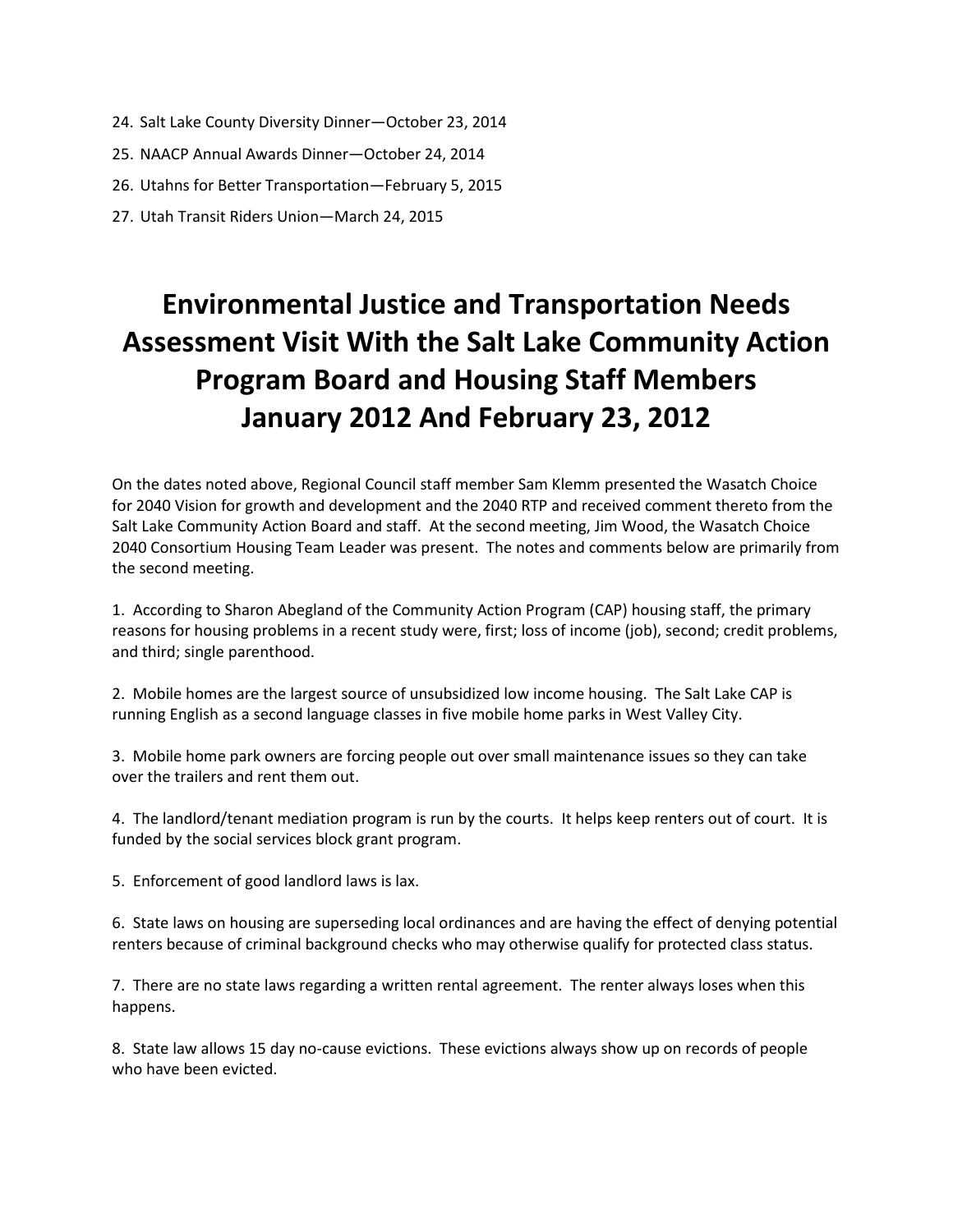9. Landlords have been accepting applications and the associated fees without having a vacancy.

10. There are "lots of no-pet" places.

11. Landlords using a "rent score" are looking at refugee status, whether the renter wants to use a Section 8 voucher and the credit score. This generally disadvantages low income individuals.

12. Apartment owners are requiring three times income over rent which is very difficult for low income individuals.

13. The Utah Fit Premises Act passed in 2010 and the Unlawful Detainer Act passed in 2008 are helpful, but need to be enforced.

14. Landlords are using a bait and switch approach by showing a clean unit and then delivering "a crummy one."

15. The landlords usually have very good attorneys and the tenants have none. So, the tenants are at a decided disadvantage. As such, the attorneys usually advise their clients not to mediate any disputes.

16. Under Utah State law, if a landlord wins an eviction case, there are automatically treble damages.

# **Environmental Justice and Transportation Needs Assessment Visit With the Board Members of the Coalition de La Raza February 20, 2012**

Regional Council staff member Sam Klemm visited the Board meeting of the Coalition de La Raza in Salt Lake City on the date noted above. Mr. Klemm presented the Wasatch Choice for 2040 Vision for growth and development, the associated transportation plans and invited comment. The Board members comments are as noted below.

1. Even with the recession, condo prices are staying up. They are not affordable. We definitely need more affordable housing that is also convenient to transit.

2. We need true transit oriented developments (TOD) that have shopping as well as transit accessible housing.

3. Affordable housing is a problem. For that reason, they are seeing a dispersal or the Latino community away from Salt Lake City out to the suburbs such as Magna, Taylorsville and Midvale.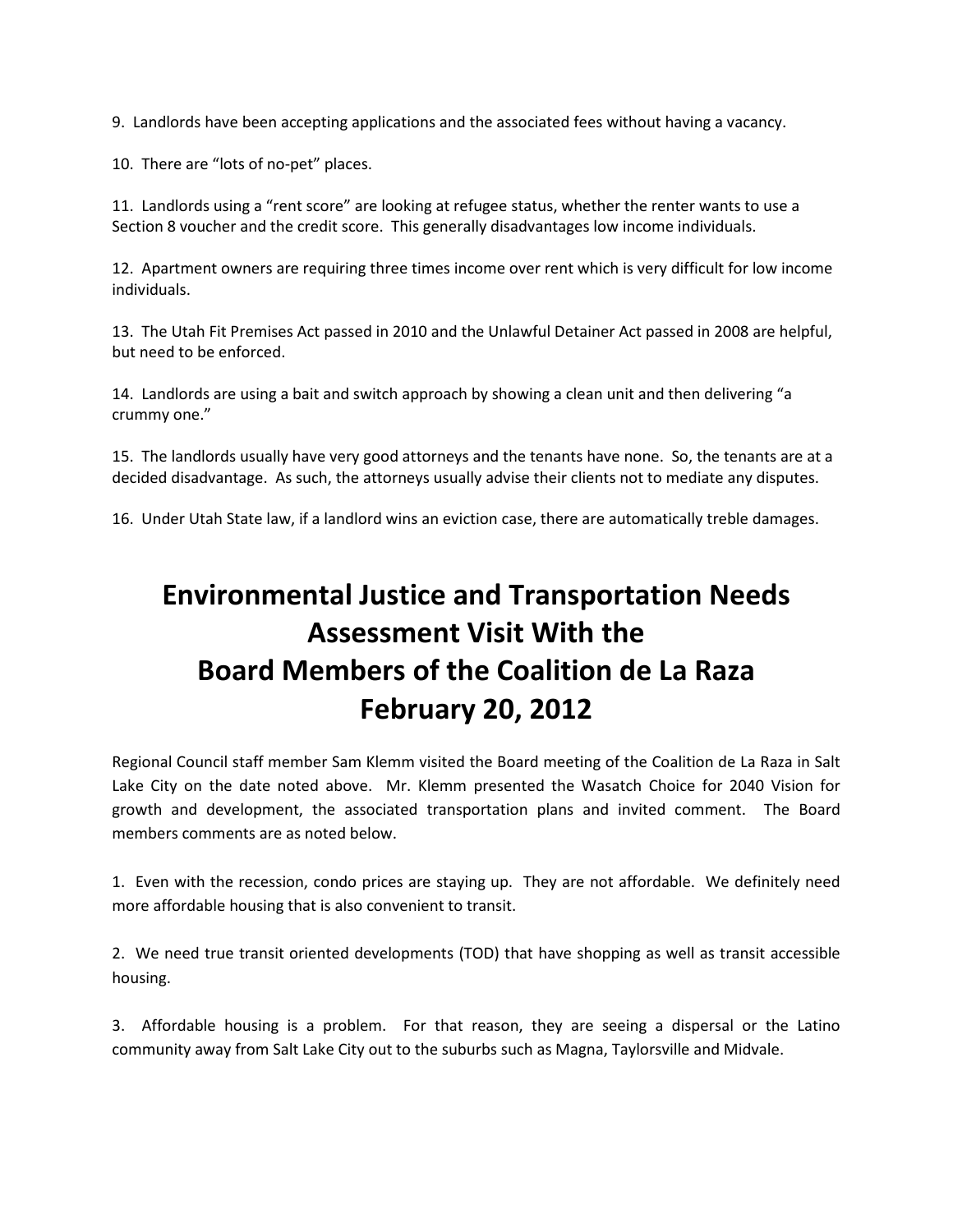4. Their members live mostly on the west side of the Salt Lake Valley primarily because that is where the inexpensive housing is. There should be an effort to refurbish some of the more run down areas and housing units.

5. Bus service through the Glendale and Poplar Grove areas is not too bad.

6. More opportunities for shopping are needed in the low income areas of the west side of Salt Lake City. The new Walmart and Target stores have helped.

7. There needs to be an effort to beautify the west side to make it a more attractive place to live. The TRAX station at 1300 South is nice.

8. There is still a lot of poverty. Sixty to eighty percent of the student body members in west side schools are minorities.

9. The large growth in the Latino population in the mid-south regions of the Salt Lake Valley is a problem because the transit lines are geared mostly toward getting people downtown. Going somewhere else is a problem. Going from Glendale to Rose Park, for example, requires a connection in downtown Salt Lake City.

10. We need the idea of walkable communities to catch on in other areas beside Salt Lake City.

11. East/west bus travel is a problem.

# **Environmental Justice and Transportation Needs Assessment Visit With the Board Members of the Coalition de La Raza February 20, 2012**

Regional Council staff member Sam Klemm visited the Board meeting of the Coalition de La Raza in Salt Lake City on the date noted above. Mr. Klemm presented the Wasatch Choice for 2040 Vision for growth and development, the associated transportation plans and invited comment. The Board members comments are as noted below.

1. Even with the recession, condo prices are staying up. They are not affordable. We definitely need more affordable housing that is also convenient to transit.

2. We need true transit oriented developments (TOD) that have shopping as well as transit accessible housing.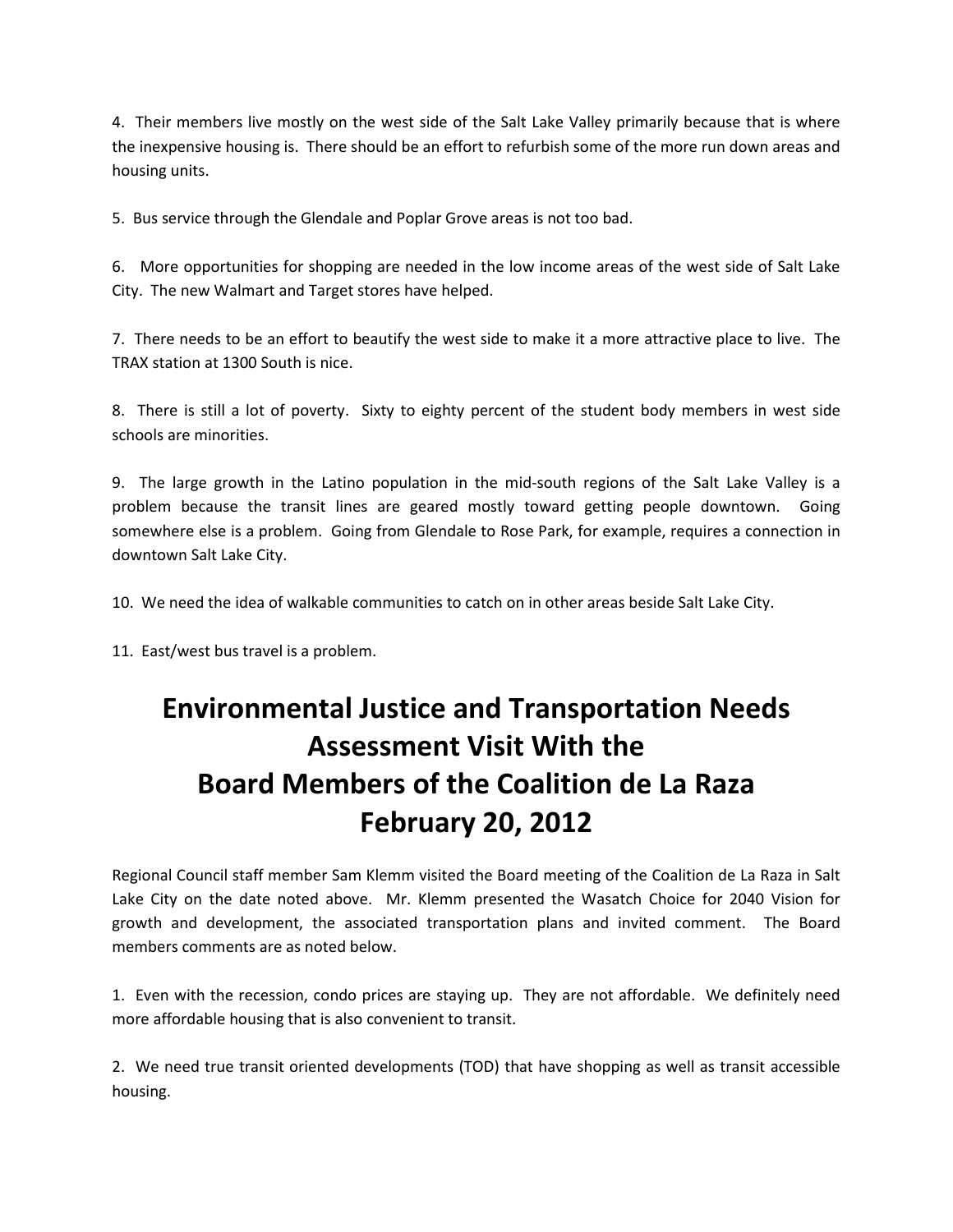3. Affordable housing is a problem. For that reason, they are seeing a dispersal or the Latino community away from Salt Lake City out to the suburbs such as Magna, Taylorsville and Midvale.

4. Their members live mostly on the west side of the Salt Lake Valley primarily because that is where the inexpensive housing is. There should be an effort to refurbish some of the more run down areas and housing units.

5. Bus service through the Glendale and Poplar Grove areas is not too bad.

6. More opportunities for shopping are needed in the low income areas of the west side of Salt Lake City. The new Walmart and Target stores have helped.

7. There needs to be an effort to beautify the west side to make it a more attractive place to live. The TRAX station at 1300 South is nice.

8. There is still a lot of poverty. Sixty to eighty percent of the student body members in west side schools are minorities.

9. The large growth in the Latino population in the mid-south regions of the Salt Lake Valley is a problem because the transit lines are geared mostly toward getting people downtown. Going somewhere else is a problem. Going from Glendale to Rose Park, for example, requires a connection in downtown Salt Lake City.

10. We need the idea of walkable communities to catch on in other areas beside Salt Lake City.

11. East/west bus travel is a problem.

# **Environmental Justice and Transportation Needs Assessment Visit With the Weber County Homeless Coordinating Committee May 16, 2012**

1. Wasatch Choice for 2040 Coalition Members Dr. Jim Wood and Sam Klemm made a brief presentation on the Wasatch Choice for 2040 Vision and the Housing Study being done under the HUD grant.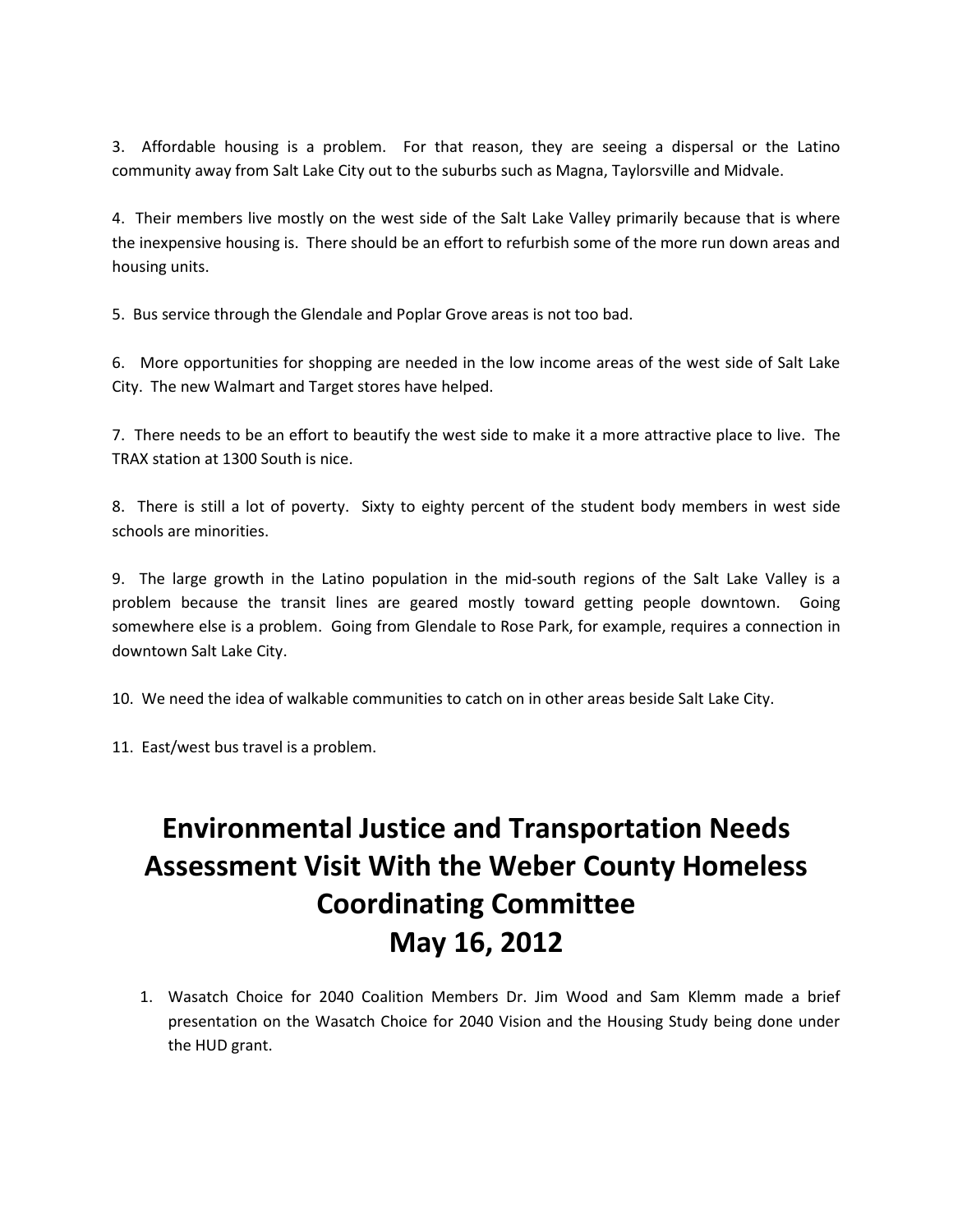- 2. Comments and responses from the members of the Coordinating Committee are as noted below:
- 3. The housing of felons is problematic. The good landlord programs in three or four cities make it very difficult to house persons with felonies on their criminal records.
- 4. Pulling out of the good landlord program cost the Weber County Housing Authority a ten-fold increase in the cost of their city business license.
- 5. The Housing Authority had a two to three year waiting period for Section 8 vouchers and/or vacancies in Authority owned properties. They have now closed their waiting list.
- 6. There is some resistance to re-zoning for higher density housing and low income housing in outlying cities.

# **Environmental Justice and Transportation Needs Assessment Visit to the Salt Lake City Association of Community Councils June 7, 2012**

On the date noted above, Kevin Fayles of Envision Utah and Sam Klemm representing WFRC presented the Wasatch Choice 2040 Vision and the current Regional Transportation Plan (RTP)

to the Salt Lake City Association of Community Councils. The Association is comprised of the chairpersons of the respective community councils within the City. Their comments are as noted below:

- 1. The Council members thought the 2040 Vision was a good idea and were generally supportive.
- 2. "The background bus service is poor."
- 3. East/west bus service, in particular, is a problem.
- 4. The cuts in bus service to provide money for TRAX have been particularly hurtful.
- 5. Bus service along Foothill Boulevard is poor.
- 6. "If people have to walk three blocks to take the bus and then wait a half hour until it comes by, then they will drive."
- 7. There were questions about the schedule for the Sugar House Streetcar project and, in general, a feeling of support.
- 8. Notably, there were no comments on TRAX or vehicular traffic.

# **Environmental Justice and Transportation Needs Assessment Visit With the Ogden-Weber Community Action Program**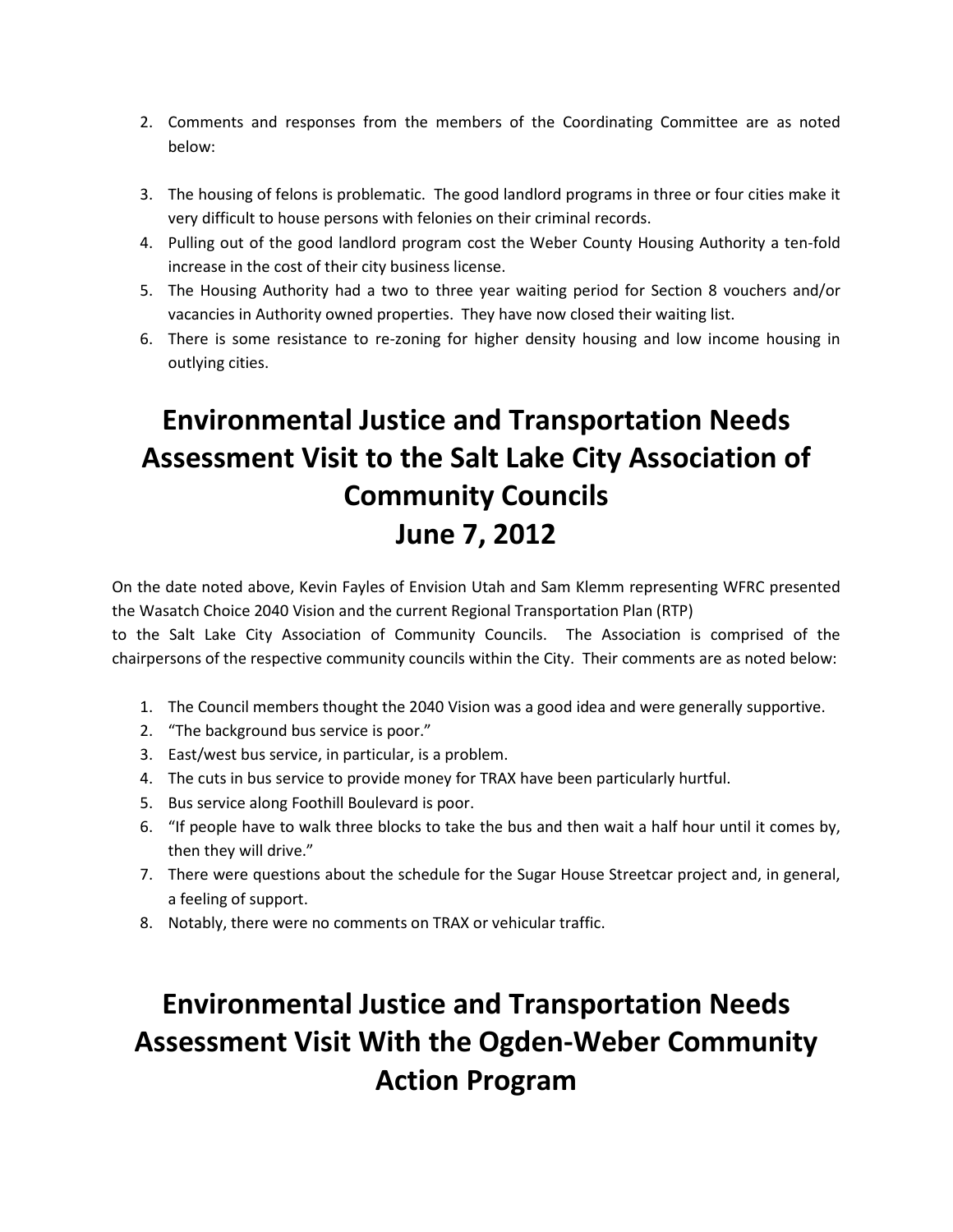### **July 2, 2012**

On the date noted above, Sam Klemm and Ali Oliver from the Wasatch Front Regional Council and James Wood from the University of Utah presented the Wasatch Choice for 2040 Vision, the Mobility Management Program for the transportation disadvantaged and the HUD sponsored housing analysis to the members of the Ogden-Weber Community Action Program Board. Those members were then asked for comments, especially with regard to the needs of their clients for low income housing and transportation. Their responses are as noted below:

### **Comments and Responses**

- **1.** "Just because you are close to a UTA stop does not mean you can afford to use it. Are there plans to decrease costs?"
- **2.** "Good, affordable housing is not available to people that have been evicted or cannot pass a credit check."
- **3.** The Weber County Housing Authority is not currently taking applications because of the existing backlog.
- **4.** Forty percent of the city (Ogden) is Latino.
- **5.** "Are we looking at the seniors? There is a big need for senior housing. Seventy-five percent of that community is low income."
- **6.** The deterioration of the community is terrible. The houses are not being kept up. There are empty storefronts, etc.
- **7.** Renters who do not know what their rights are is a common problem and the landlords will not tell them what those rights are.
- **8.** People over age 50 are having a very difficult time finding employment. Competition for work from younger people is critical for people over 50.
- **9.** "How are we measuring households, especially where more than one family lives in a house?"
- **10.** "The food pantry is seeing a lot of families with eight to ten people in a household."
- **11.** The good landlord program in place in Ogden City has been very hard on renters. It precludes people with even small problems.
- **12.** "There are lots and lots of homes that are vacant and are deteriorating the neighborhoods."
- **13.** "Every home has more than one family in it (in certain neighborhoods)."
- **14.** The landlords are not keeping up their rentals which leads to a deterioration of the neighborhood.
- **15.** Ogden has a reputation for a high crime rate. The police have helped to clean it up somewhat.
- **16.** Of the children in the Headstart Program, seventy percent are Latino.
- **17.** The deterioration of neighborhoods has spread east to Harrison Boulevard.
- **18.** We need to offer solutions for deteriorating neighborhoods.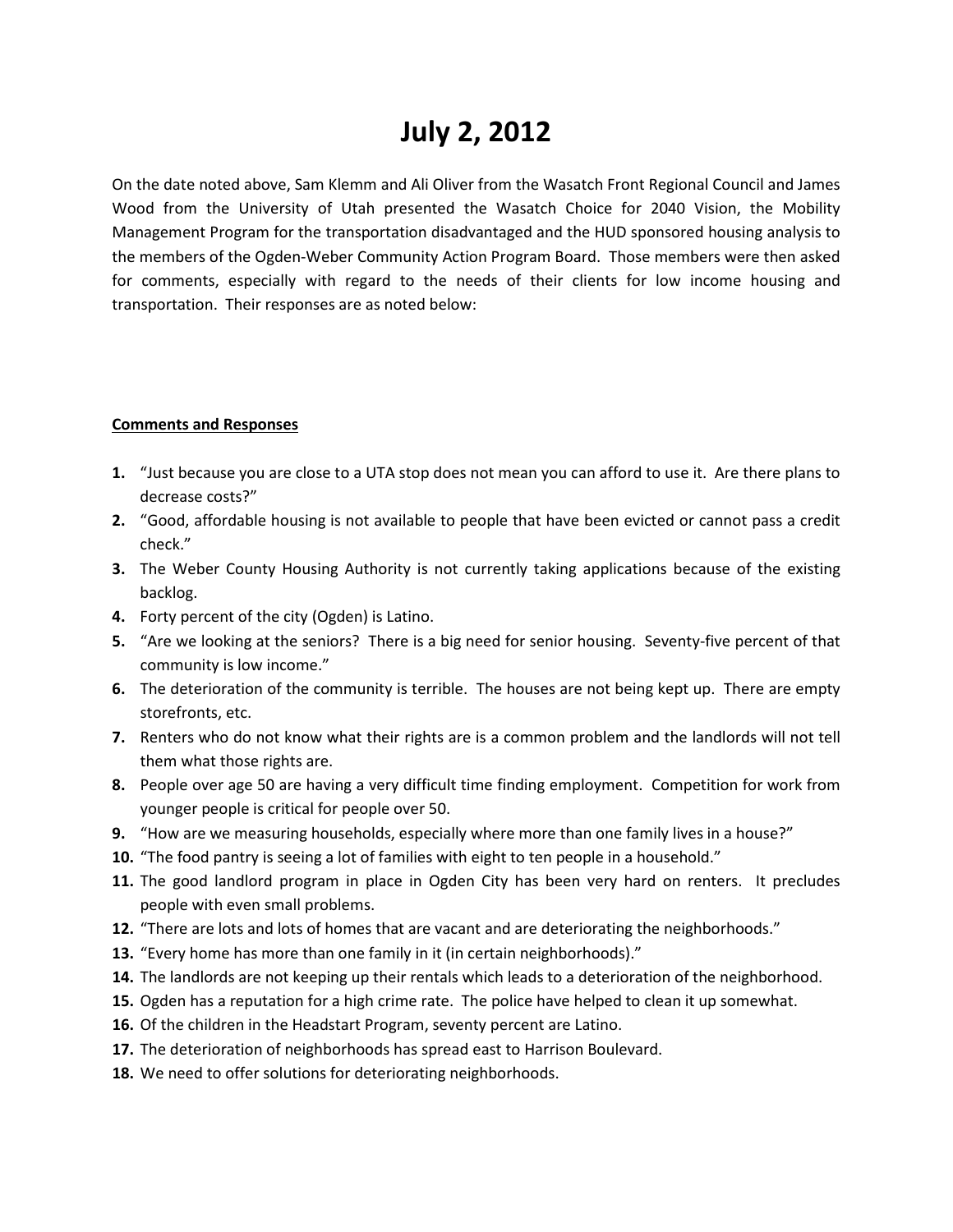- **19.** The requirement to fill out the Mobility Management Survey is intimidating for some clients. It would be good to provide a hard copy to hand out.
- **20.** Seniors are having trouble getting the para-transit and bus schedules to match up.
- **21.** The high school dropout rate for Latinos is 50%. How do we encourage them to stay in school?
- **22.** The gang problem on 25<sup>th</sup> Street is still there.
- **23.** Transportation to Salt Lake City is a problem for the disabled because they need to travel there for medical appointments with specialists.

# **Environmental Justice and Transportation Needs Assessment Visit With the Residents of the Willowwood Senior Apartments, Sandy Utah July 12, 2012 Number of participants: approximately 12**

In general, the group was eager to talk about the transportation needs and the barriers they face in fulfilling their transportation needs. Many of the people do not drive. Costs of transportation often cut into the food budgets of the individuals.

### **BUS**

"The bus does not come at a specific schedule." There is a general perception that one must call UTA in order to be picked up by the bus. Prior to April 2011, there was a 700 East bus that ran approximately every 60 minutes. This enabled people to go to Fashion Place Mall. The bus was eliminated in April 2011. One woman had moved to this complex because it was, at the time, served by bus. She used to ride the bus 3 times per week, and now "feels like a prisoner in her own home."

The existing bus is a flex route which feeds into the nearest Trax Station at 9000 South. In order to get to the South Towne Mall, it requires 2 bus transfers after the initial bus.

One woman now borrows a bike in order to go to Walgreens to fill her prescriptions. The group offered the solution that Smith's and other stores will deliver prescriptions free of charge.

The cost of the Flex Route Service and the Fixed Rate Service was identified as a strain on some people's fixed budgets. Also, in order to receive the UTA Senior discount, one must be 65.

One woman said that it would be nice if there was extended UTA service on just a couple of days, so that the needs could be met.

### **SENIOR SERVICES**

### *Salt Lake County Senior Transportation*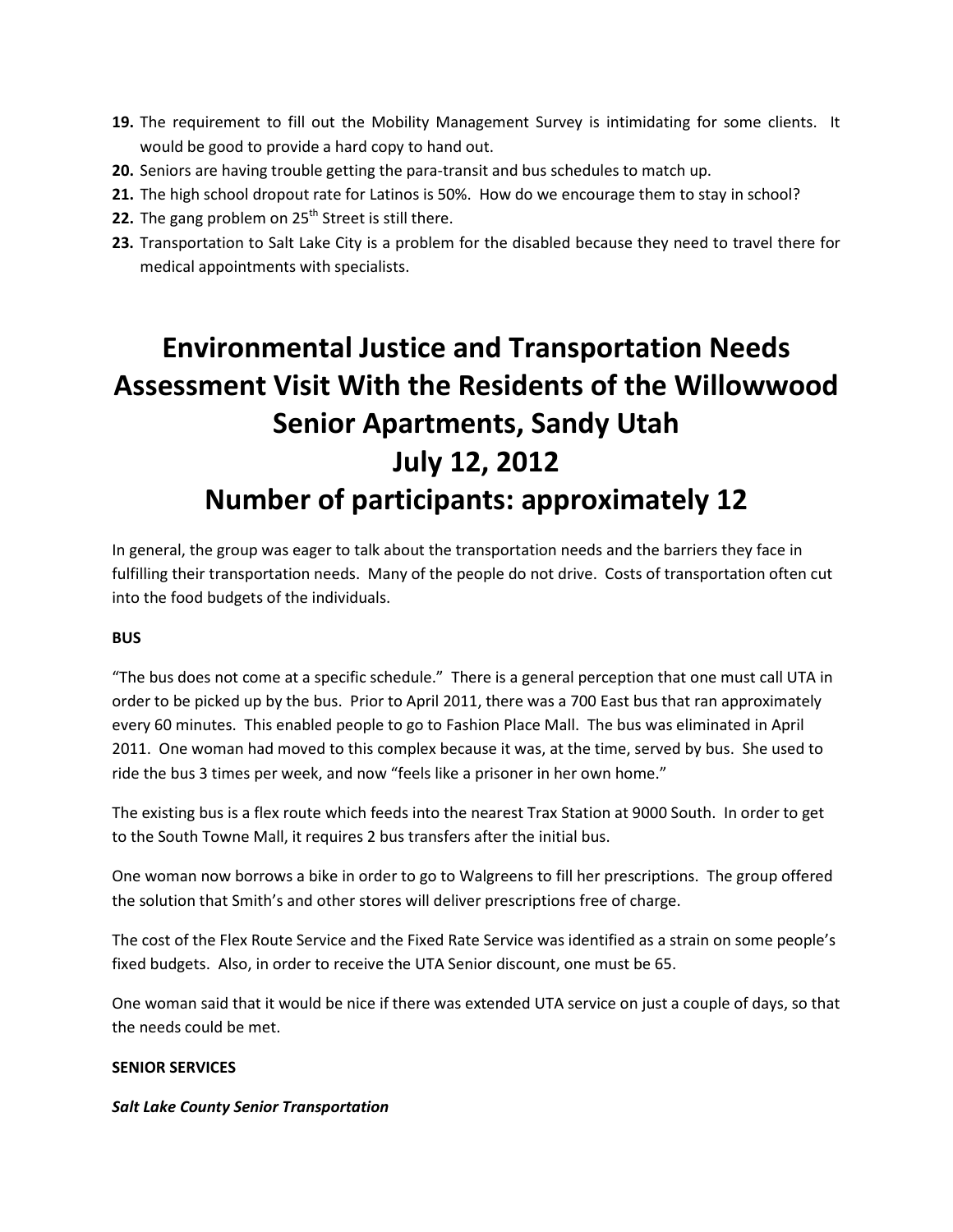The service is provided to seniors for medical trip purposes. The suggested donation of \$2 per trip was identified as a struggle for some. This requires a week's notice for scheduling, which was sometimes not possible. One woman also brought up concern that the SLCO service is traveling all the way from Salt Lake, which is a long distance to travel in order to provide the trips.

### *Salt Lake County Aging Grocery Shuttle*

Taking a taxi to Walmart costs \$25 per trip, so the service is very valuable to the ladies. The service is provided every Monday.

The cost of the suggested donation of the Salt Lake County Aging Services Monday grocery transportation was identified as a strain for one woman, who felt that if she did not pay, the viability of the service may be in jeopardy. The group consoled her that if she cannot pay, it is only a suggested donation.

One woman expressed frustration at the inability to buy too many groceries. The group informed her that the man will make 2 trips to accommodate the differing shopping times and amount of items purchased.

One woman expressed a problem with the size of the vans and the ability to use a mobility aid, like a walker, with the service. Others in the group said that the driver will help her exit and enter the vehicle. The woman said that she had previously had an issue exiting the vehicle and that she would prefer a lift on the vehicle.

### **ENVIRONMENTAL BARRIERS**

Roads surrounding the complex are major arterials. Although the bus stop for the Flex Route is fairly close (it is located across the street), there is no sidewalk. Crossing both 700 East and 9000 South is difficult due to the width of the roads and the pedestrian crossing signal times.

The Post Office was identified as another major walking destination for the complex residents.

There is a walking group within the complex, although the route is too long a distance for some people to participate.

The group expressed a desire to fill out the Environmental Barriers Assessment when the conditions are more conducive to walking, perhaps in fall.

# **Environmental Justice and Transportation Needs Assessment Visit With The Salt Lake City Accessibility Services Advisory Council August 28, 2012**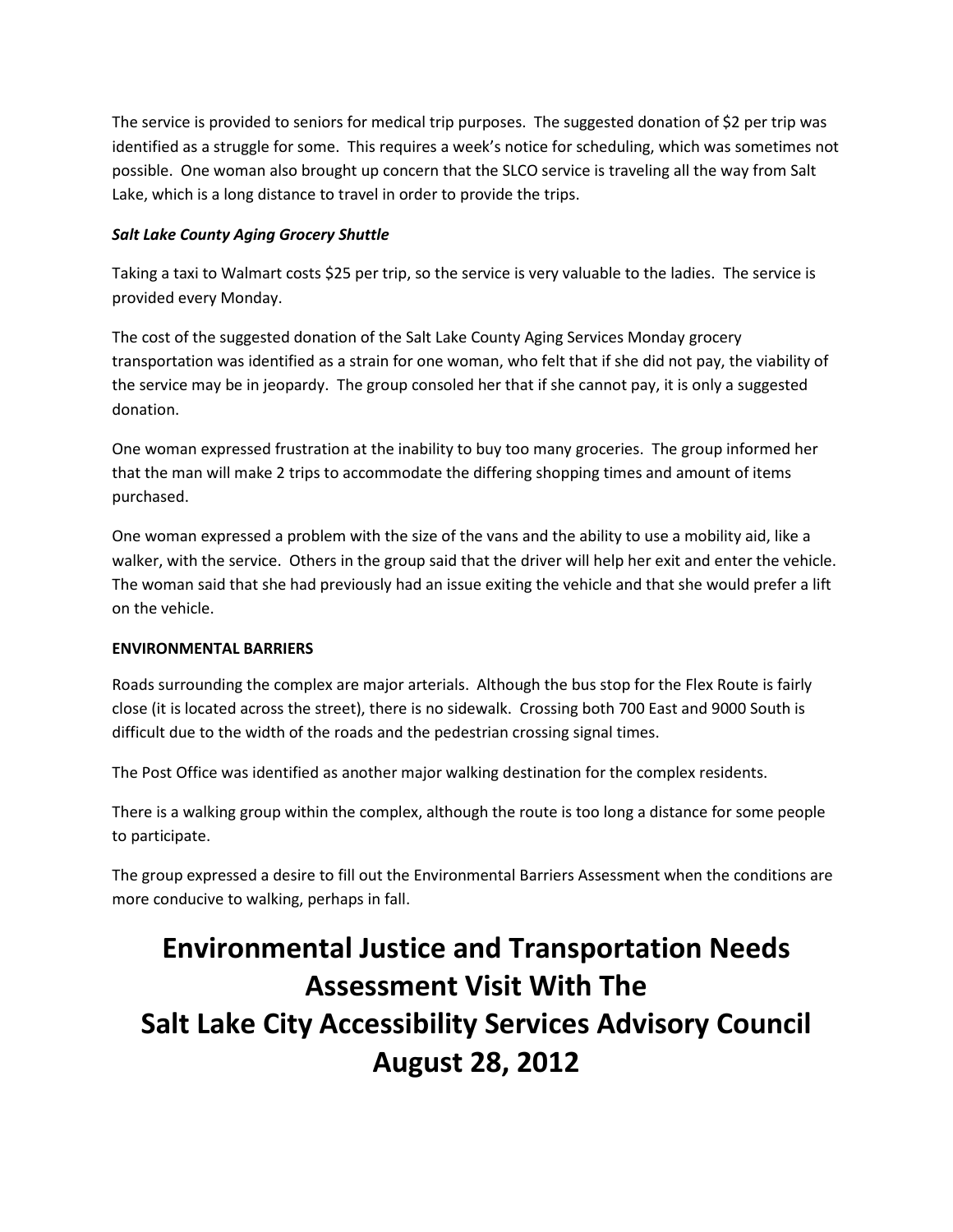Regional Council staff member Sam Klemm visited the Board meeting of the Salt Lake City Accessibility Services Advisory Council in Salt Lake City on the date noted above. Mr. Klemm presented the Wasatch Choice for 2040 Vision for growth and development, the associated transportation plans and invited comment. The Council members comments are as noted below.

1. They generally approve of the Wasatch Choice 2040 Vision as a reasonable approach to dealing with future population and development growth.

2. Housing affordability is their primary problem. There are ADA accessible units available, but they are generally at market rates which are beyond the financial ability of most disabled individuals.

3. The cities must allow for the construction of low income housing units. The cities often balk at allowing the construction of such units.

4. East / West transit is a problem. They often have to go out of their way to access an east/west bus.

5. The loss of bus routes has been difficult for them in general.

6. As transit oriented developments (TODs) are constructed, it is imperative that there be some low income/ADA accessible units incorporated in these developments. One of the individuals cited the Fireclay TOD in Murray as a prime example of a wonderful development with no units set aside for low income individuals.

# **2012 Wasatch Housing and Environmental Justice Transportation Needs Survey Results November 8, 2012**

The 2012 Wasatch Housing and Transportation (WHAT) Survey was distributed throughout the Wasatch Front Regional Council (WFRC) and Mountainlands Association of Governments (MAG) regions. The purpose of the WHAT Survey was to identify the housing and transportation needs of area residents in order to develop regional and county-specific strategies. Over 950 responses were collected during a one month period.

The specific targeted population were seniors, persons with disabilities, persons with low income, and veterans. Approximately 55 percent of the respondents were members of one or more target groups.

### **TARGET GROUPS**

Of those persons who were low income (total 211):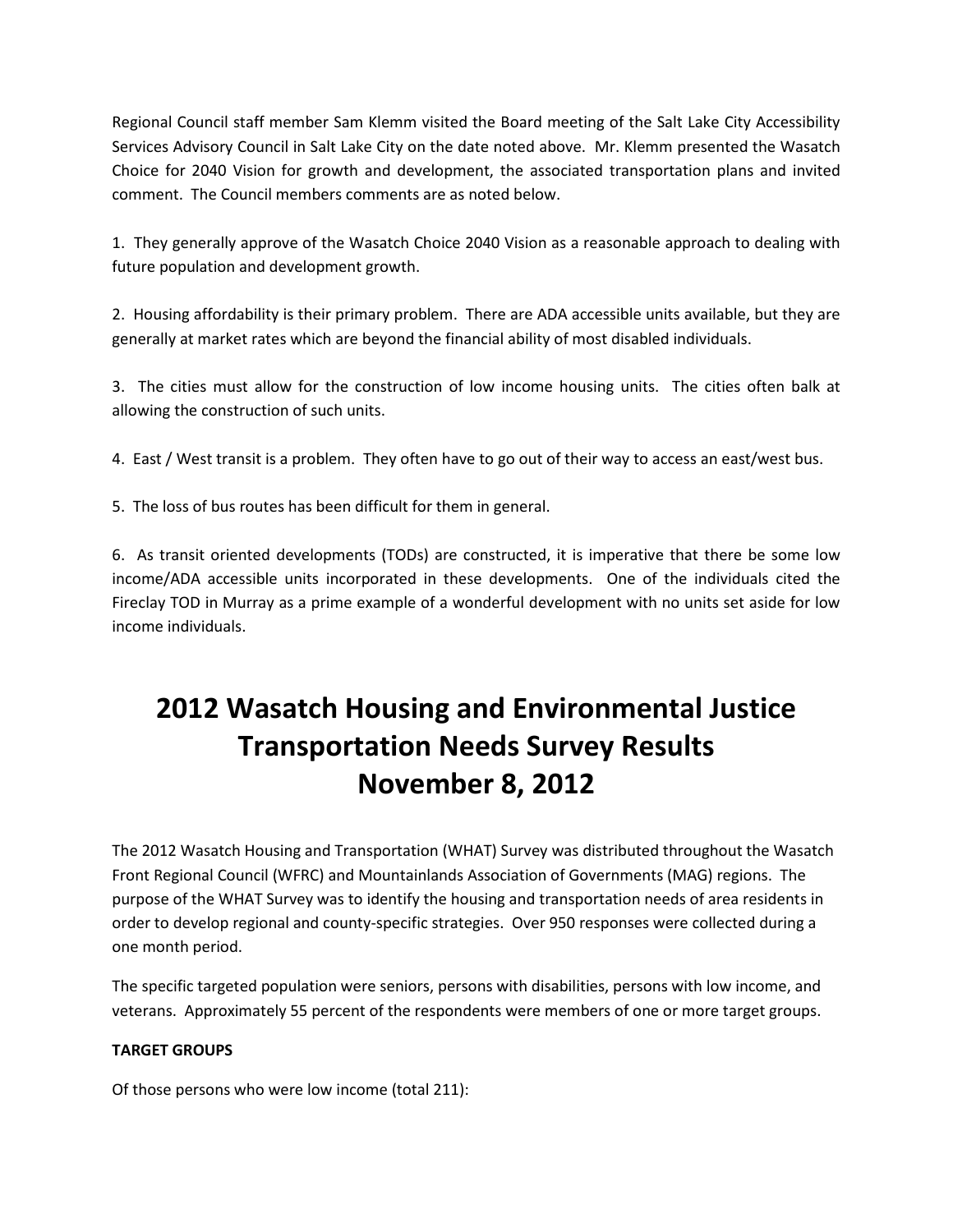- One-third are searching for employment
- One-quarter of the low income respondents are single parents

Among persons with disabilities who were surveyed (total 145):

- Sixty percent are low income
- One quarter report feeling uncomfortable at work due to their disability
- Forty percent listed their disability as a barrier to getting work or being employed

Among survey respondents who are seniors (total 171):

- Forty-two percent are low income
- Thirty-five percent have a disability

Of those surveyed persons who are or have been affiliated with the military (total 112)

• One-third have a disability

### **EMPLOYMENT & JOB ACCESS**

When asked what reasons make it difficult to get to work or to be employed…

- Thirteen percent of respondents listed 'Finances'
- Twelve percent listed 'Weather & Safety conditions'
- Ten percent listed 'There is no public transit available'

Of the 111 persons who said they are seeking employment

- 77 (69%) are persons with low income
- 33 (29%) are persons with disabilities
- 28 (25%) are Age 60 and Over
- 16 (14%) are or have been affiliated with the military

### **NON-WORK TRIPS**

When asked what reasons prevent trips to non-work places…

- Nineteen percent listed 'There is no public transit available'
- Fifteen percent listed 'Finances'
- Thirteen percent listed 'Weather & Safety conditions

### **OTHER**

When asked "Do you have a transit stop within walking distance of your home?"…

- Fifty percent said YES
- Forty-four percent said NO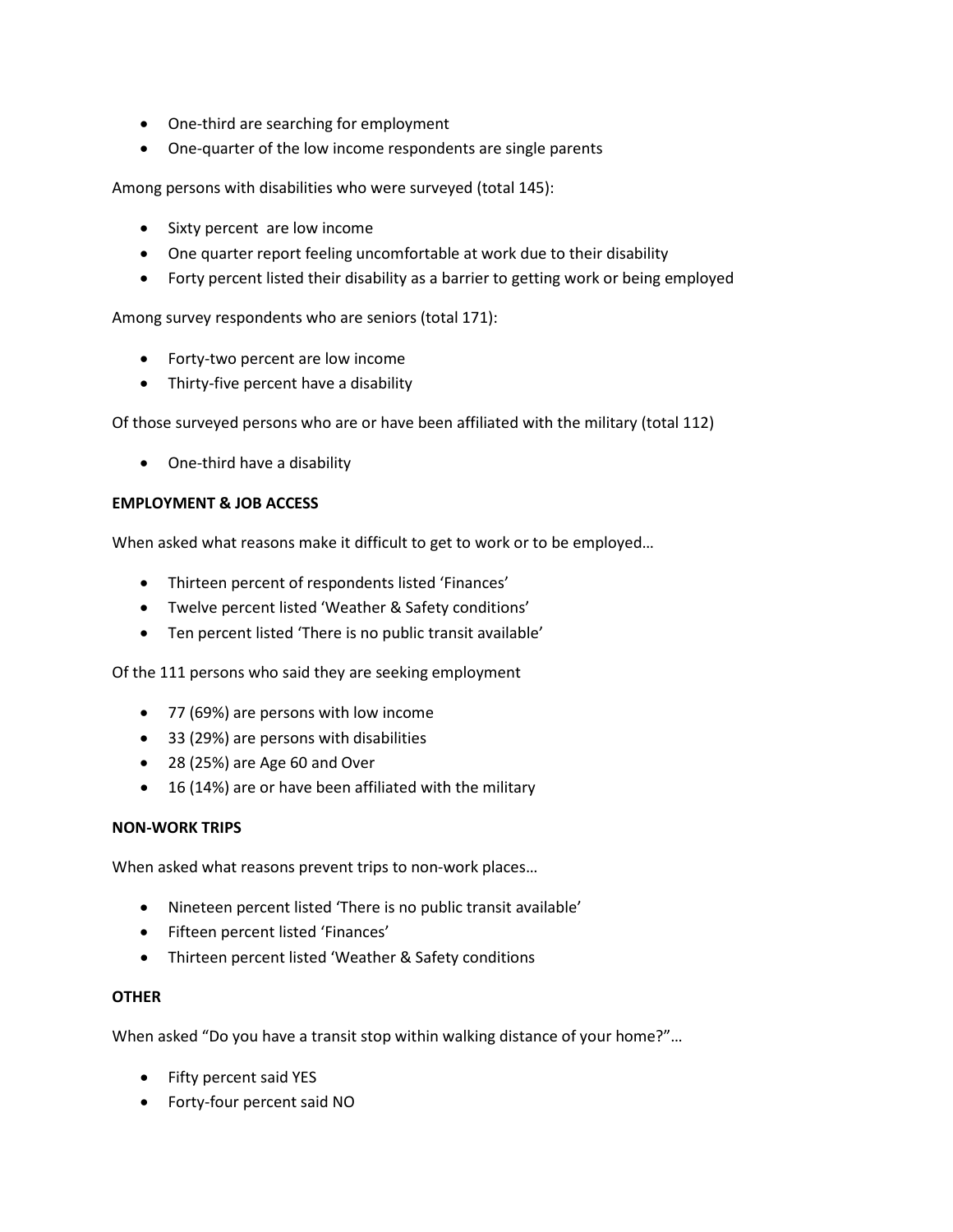• Six percent said 'I don't know'

When asked "Do you perform regular volunteer work?"…

• Fifty-nine percent of the population answered YES

# **Environmental Justice and Transportation Needs Assessment Visit With The Board of Directors For The Utah Chapter Of The NAACP November 20, 2012**

On the date noted above Sam Klemm from the WFRC staff and Dr. James Wood visited with the NAACP Board of Directors, Utah Chapter. Dr. Wood and Mr. Klemm presented the current RTP, the Wasatch Choice for 2040 Vision, the HUD Grant and the Housing Study within the Grant. The Board members made the following comments and asked questions as noted below.

- 1. What are the protected classes?
- 2. Are low income persons a protected class?

3. They do hear about housing discrimination, but only in isolated cases. It is a problem, but is not pervasive.

4. "UTA does a sorry job. They do not concentrate on where the minorities live. They need to be part of their decision making." They seem to be more concerned about their suburban, middle-class clientele on TRAX.

5. "Have there been complaints to HUD (about housing)?"

6. The NAACP does provide a form for those who call with a housing discrimination complaint. The NAACP will do an initial review of discrimination complaints. However, the usually turn the matter over to Utah Legal Services.

7. Complaints to the Utah Anti-Discrimination and Labor Division (UALD) generally go nowhere.

8. "Any decision from them (UALD) takes at least a year."

9. The nearest EEOC office is in Phoenix.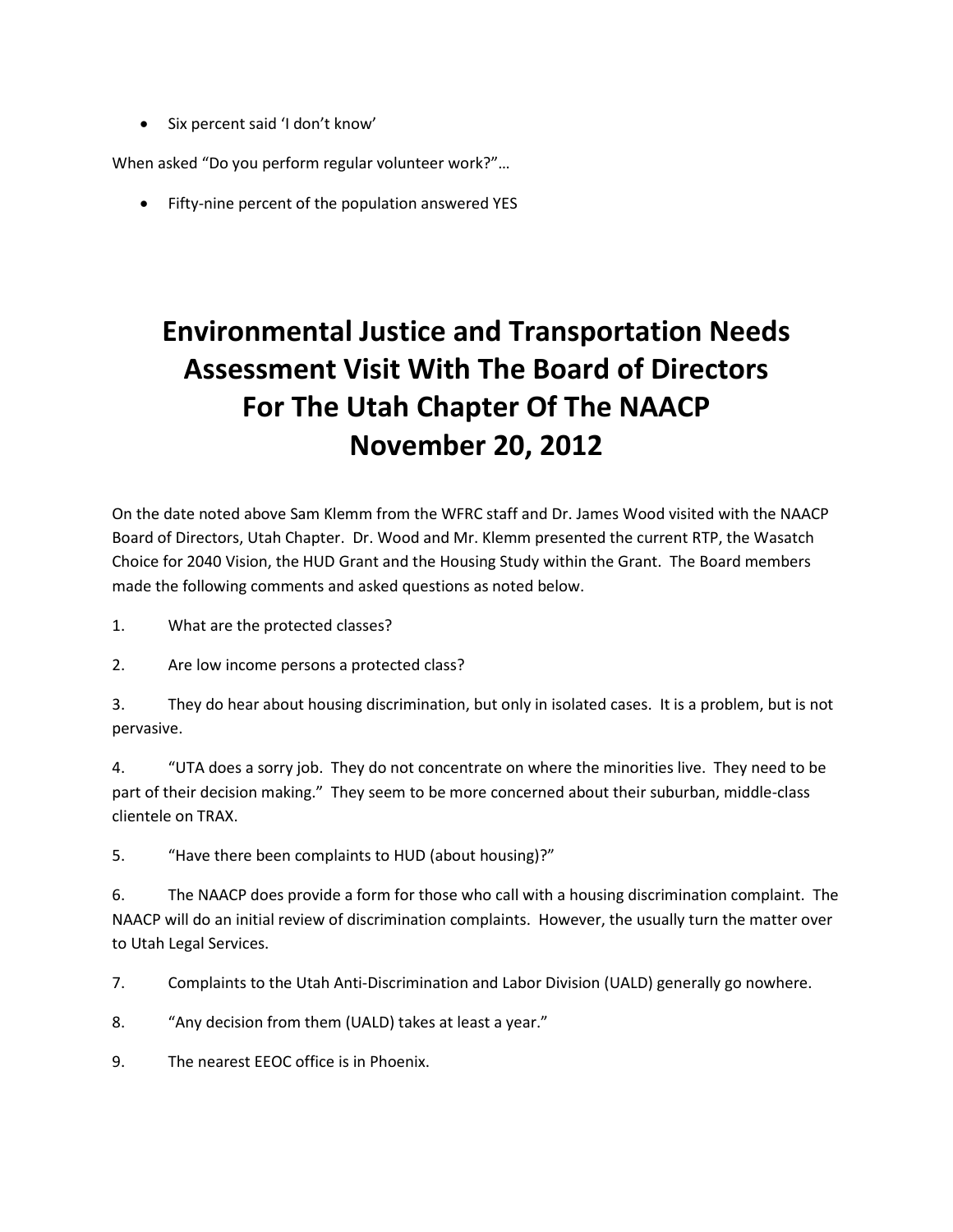10. They do not know of one instance where the minority complainant involved has actually won a case with UALD. This is not a racial thing, however, as UALD seems to be biased against all employee complaints.

11. The NAACP has been party to lawsuits against cities and one county over restrictive zoning laws that were biased against low income housing and/or ADA needs. All three cases were successfully resolved in favor of the plaintiffs.

12. One of the big problems with discrimination complaints is getting the complainant to follow through with the needed paperwork and showing up at hearings.

13. The NAACP did some 'testing' in financial institutions several years ago where they sent in a person of color to apply for a loan. If the individual was denied or given a high rate of interest, they sent in a Caucasian person with similar qualifications to see if he could get a loan or be given a lower interest rate. They have not done this with housing.

14. The comment was made that there needs to be more "cooperation between UDOT and UTA." The commenter further stated that he had hoped at one time that the Legislature would combine the two agencies.

15. One Board member has a daughter that commutes from West Jordan to the University of Utah most business days. She finds the commute to be fast and efficient with the cars being of "acceptable cleanliness." She also feels safe.

# **Environmental Justice and Transportation Needs Assessment Visit With the Salt Lake Area Authority on Aging Board February 7, 2013**

University of Utah representative Dr. James Wood and WFRC representative Sam Klemm spoke to the above named board on transportation plans and needs, the Wasatch Choice for 2040 Vision and the HUD grant housing needs assessment. The members of the Board offered the following comments:

- 1. The HUD housing forms are difficult and confusing
- 2. Does a major disaster in another part of the country affect prices and building materials here?
- 3. We need more livable, walkable communities where a resident can walk to a local grocery store.
- 4. There is a lack of homes with a 'universal design'. Homes are not being built that way which means seniors are not able to age in place.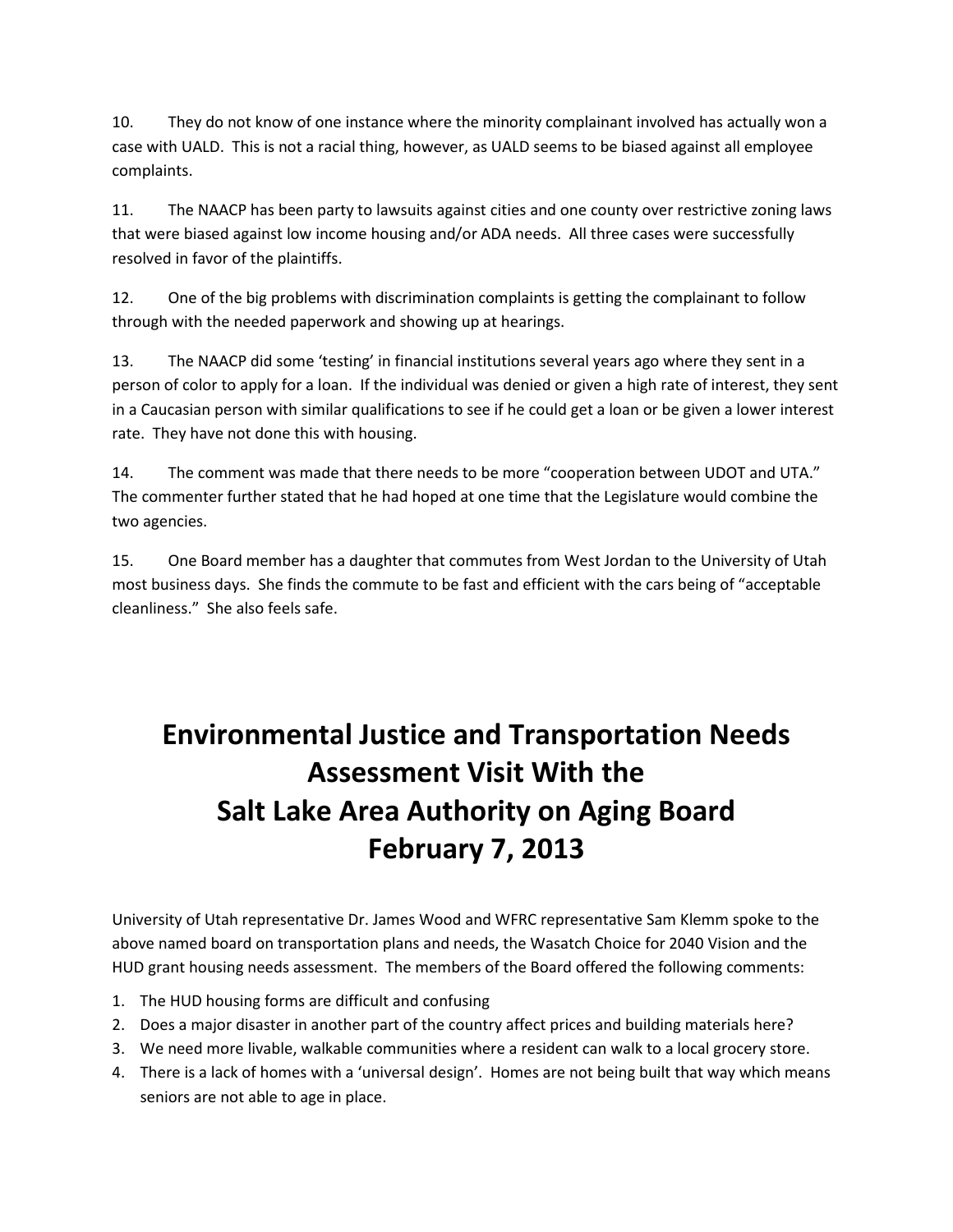- 5. Every city should have a complete streets ordinance. We need more bicycle lanes and walking paths.
- 6. Affordability is a problem with the requirement for first and last month's payment and a security deposit.
- 7. Personal safety while walking to a transit stop is a problem is some areas.
- 8. Since the development of TRAX, bus routes have been cut dramatically. This is very bad for people who cannot drive to the TRAX stops.
- 9. Bus routes should be tailored to low income facilities such as food banks. The commenter noted that she is negotiating with UTA to get a bus stop at a new dental school in South Jordan which will offer free dental care to low income individuals.
- 10. One individual was 'dazzled' by the number of new housing units being built next to some TRAX stops. The only problem is many of them are too far away to be considered walkable and there is still no shopping available.
- 11. East / west travel is a problem for transit riders and motorists. Whatever happened to an east / west freeway?
- 12. Corridor preservation for future roads is important.
- 13. Small vans circulating around cities that can pick people up and feed them into the larger transit network are needed.

# **Environmental Justice and Transportation Needs Assessment Visit With the Utah Indian Housing Council January 28, 2013**

Dr. Jim Wood of the University of Utah and Sam Klemm from WFRC presented the HUD Grant Housing Study and the Wasatch Choice for 2040 Vision for growth and development to the Utah Indian Housing Council. There were several tribal representatives present along with representatives from HUD, the Utah Division of Indian Affairs, the Utah Housing Division, and the banking community. Their comments are as noted below:

- 1. Does the Alcohol Recovery Center take in the refugee population? Answer: Yes
- 2. They are noticing pockets of low income and minority populations coalescing around the state and along the Wasatch Front.
- 3. Who is reaching out to the developers and lenders to build low income housing?
- 4. How can we make housing more accessible to transit usage? Most of their clients use transit to get to work. A lengthy discussion followed this comment in which the concept of transit oriented developments within the Wasatch Choice for 2040 Vision was discussed.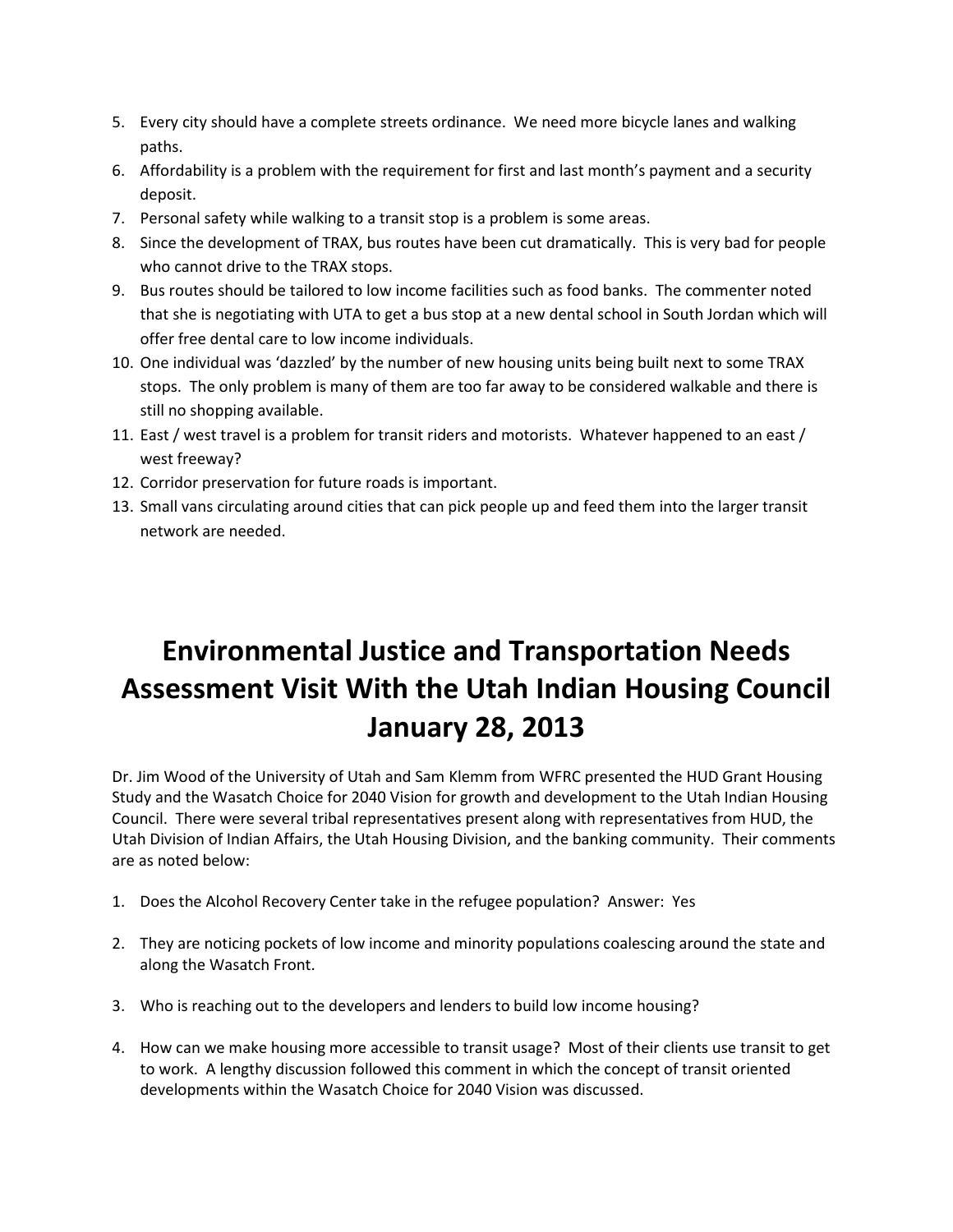- 5. They receive complaints about discrimination in employment from their members, not so much in housing.
- 6. Unemployment is a major problem in the Native American Community. It is near 50% in Weber County for example.
- 7. They have received a number of complaints regarding housing mostly with regard to needing credit and other references.
- 8. Indian Housing Block Grant money goes to the tribal areas first. So, Native Americans living off the reservation generally have long waits for assistance.

# **Environmental Justice and Transportation Needs Assessment Visit With the Indian Walk-In Center Executive Board March 25, 2013**

On the above noted date, Dr. Jim Wood of the University of Utah's Bureau of Business and Economic Research and Sam Klemm from the Wasatch Front Regional Council staff interviewed the Executive Board of the Indian Walk-In Center regarding housing and transportation needs. The Board members were shown the Wasatch Choice for 2040 Vision, had the HUD Sustainability Grant explained to them and given copies of the current Regional Transportation Plan. They were then asked about their feelings on current and future transportation and housing needs along with their impressions of what their clients have told them. Their comments are as noted below:

- 1. They are concerned that more highways will equal more traffic which will equal more air pollution.
- 2. East / West travel for both highways and transit is lacking.
- 3. The TRAX stop near their office at 1300 South has helped immensely for client access.
- 4. There needs to be more bicycle lanes.

5. The reversible lanes on 5400 South are incomprehensible. The individual making the comment avoids the road whenever possible.

- 6. They do not like the fact that UTA will begin charging for parking at certain TRAX stops.
- 7. 12300 South on the east side of I-15 is poorly signed and difficult to navigate.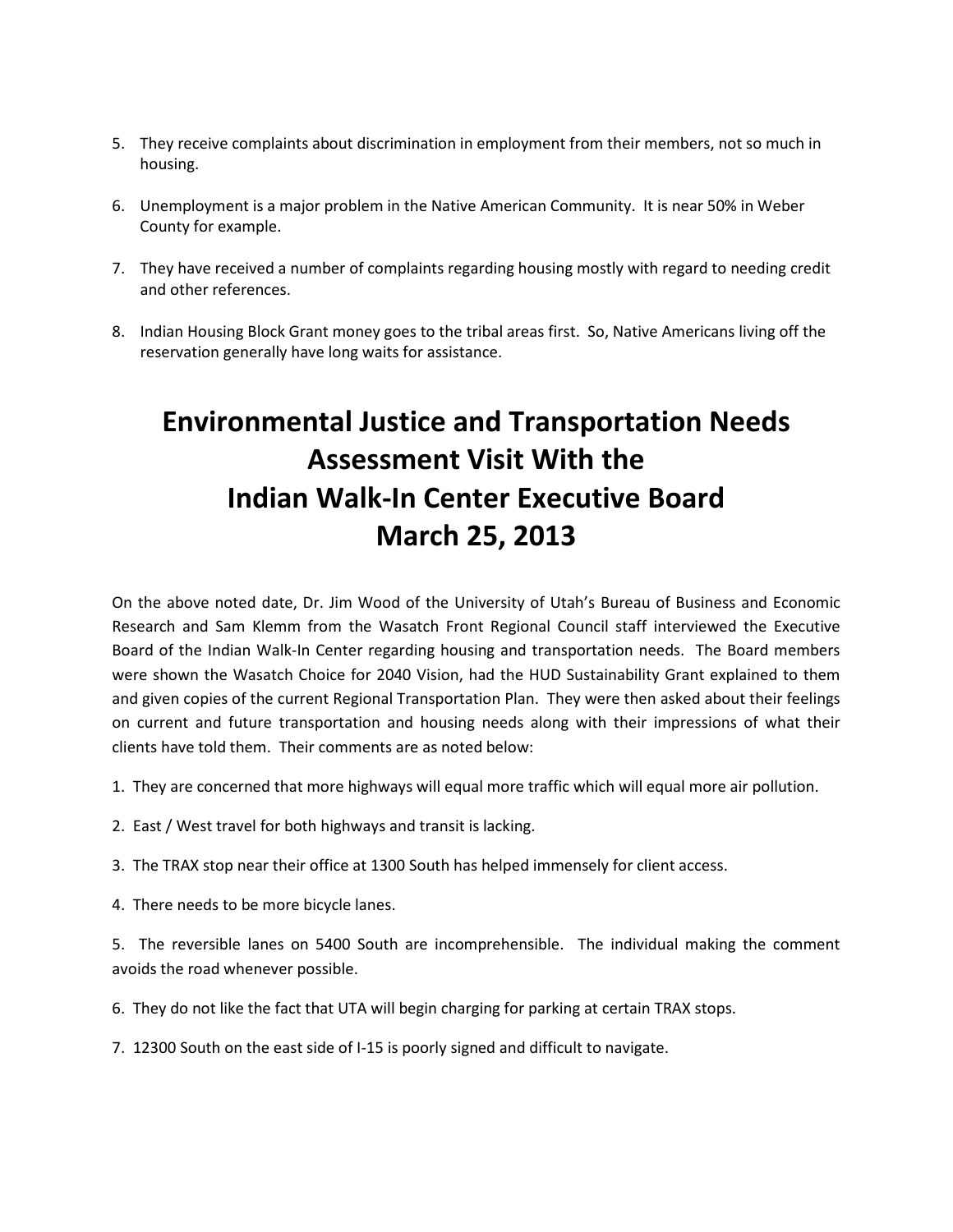8. Parking is needed for TRAX at the University of Utah and downtown so individuals can park their cars and take TRAX to the airport.

9. They have not heard of any incidents regarding housing discrimination from their clients.

10. There was one incident when a mortgage officer would not look at the prospective borrower. He instead negotiated with the individual's wife who happened to be Caucasian. The incident was in southern Utah, not along the Wasatch Front.

11. There are areas in the Salt Lake Valley where there are food deserts in which it is a long walk to a grocery store.

12. The TODs planned along the TRAX lines need to have affordable housing as well.

### **Environmental Justice and Transportation Needs Assessment Visit Utah Transit Riders Union March 24, 2015**

### **Attendees:**

- Deb Henry, Utah Transit Riders Union Board
- Chris Stout, Utah Transit Riders Union President
- G.J. LaBonty, UTA
- Greg Scott, WFRC
- Muriel Xochimitl, WFRC

### **Meeting Notes:**

The group met to discuss concerns from the Utah Transit Riders Union (UTRU). Deb and Chris explained that **UTRU would like to see UTA make improved bus service their number one priority**.

### Bus Service

Chris explained that over the past 15 years, bus service had been cut as rail projects were built. G.J. explained that there was indeed a temporary reduction in bus service due to the recession and due to the need to prioritize investments in the commuter and light rail systems. He explained that UTA agrees with UTRU that bus service is a top priority and that the agency has been making strides to increase service.

Greg explained that those efforts to increase bus service are included in the plan more than ever before. He said that the additional service for the existing system is funded at a much higher rate than the previously adopted plan. He said that \$4 billion in bus service improvement are included for things like increased bus frequency and routes, as well as new bus projects like BRT.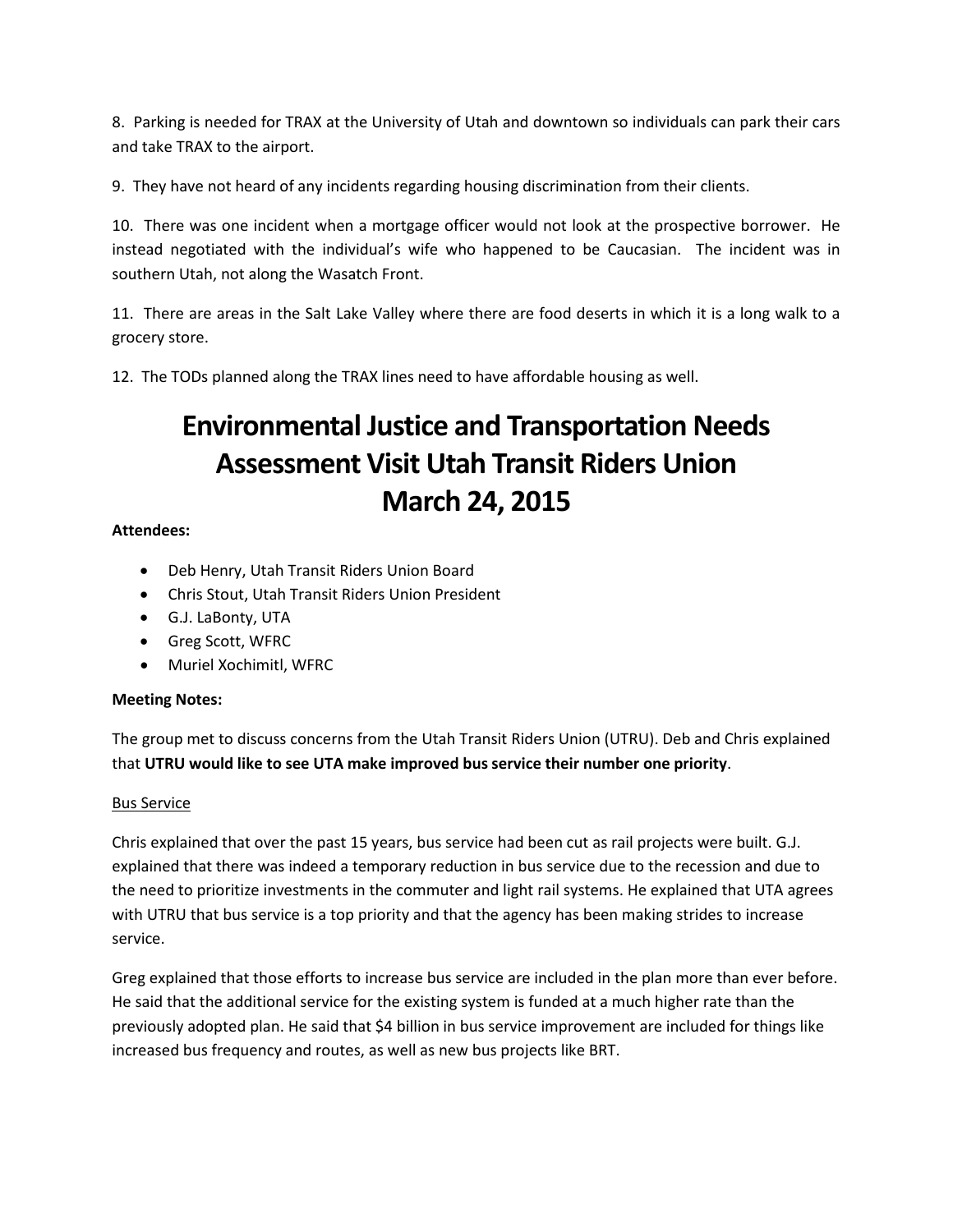G. J. mentioned that the RTP plans for a 70% increase in service over the life of the plan, with 24% of that increase occurring in the first phase. He also mentioned that taking care of the current transit system is a major component of the plan. He said that large capital projects only make up about 17% of the total transit costs in the plan while maintenance (state of good repair) and current and future bus service makes up 45% of the total transit costs in the plan.

Greg provided Deb and Chris with a pie chart to explain this.

Chris emphasized the need for more reliable bus and rail service during late night and weekend hours. He urged UTA to facilitate a transit system that focused on users and created a cohesive network between trains and buses. He encouraged UTA to work toward becoming a world-class transit system.

### Revenue Projections

Deb explained that she felt the sales tax revenue projections for transit included in the RTP were too high. She said she would like to see UTA clearly articulate a "Plan B" for how they would fund their priorities should those revenues not materialize. G. J. said he thought Deb's point in having a 'back-up' plan was a valid idea.

Greg explained that the revenue projections were calculated based on agreed-upon assumptions with all transportation partners but recognized that it can be difficult to know for sure what actual future revenues will look like.

### Regional Transportation Plan

Deb mentioned several times that she would like the Wasatch Front Regional Council to take an official stance requiring UTA to make bus service their number one priority. Muriel explained that WFRC collaborates closely with UTA on long-range transit planning but cannot require UTA to officially adopt specific policies. She explained that WFRC helps to establish long-range planning priorities in collaboration with UTA, UDOT, cities and counties.

Muriel emphasized that WFRC agrees that improved bus service is important. She encouraged Deb to attend the Council meeting that coming Thursday to speak during the public comment period. She suggested that constructive feedback from UTRU to the Council would be to emphasize the importance of bus service in transit planning.

Muriel reiterated that staff was appreciative of Deb and Chris' efforts to be active in their community and for helping to represent transit riders. She said that groups like UTRU ensure the public has a voice in the process.

### Action Items